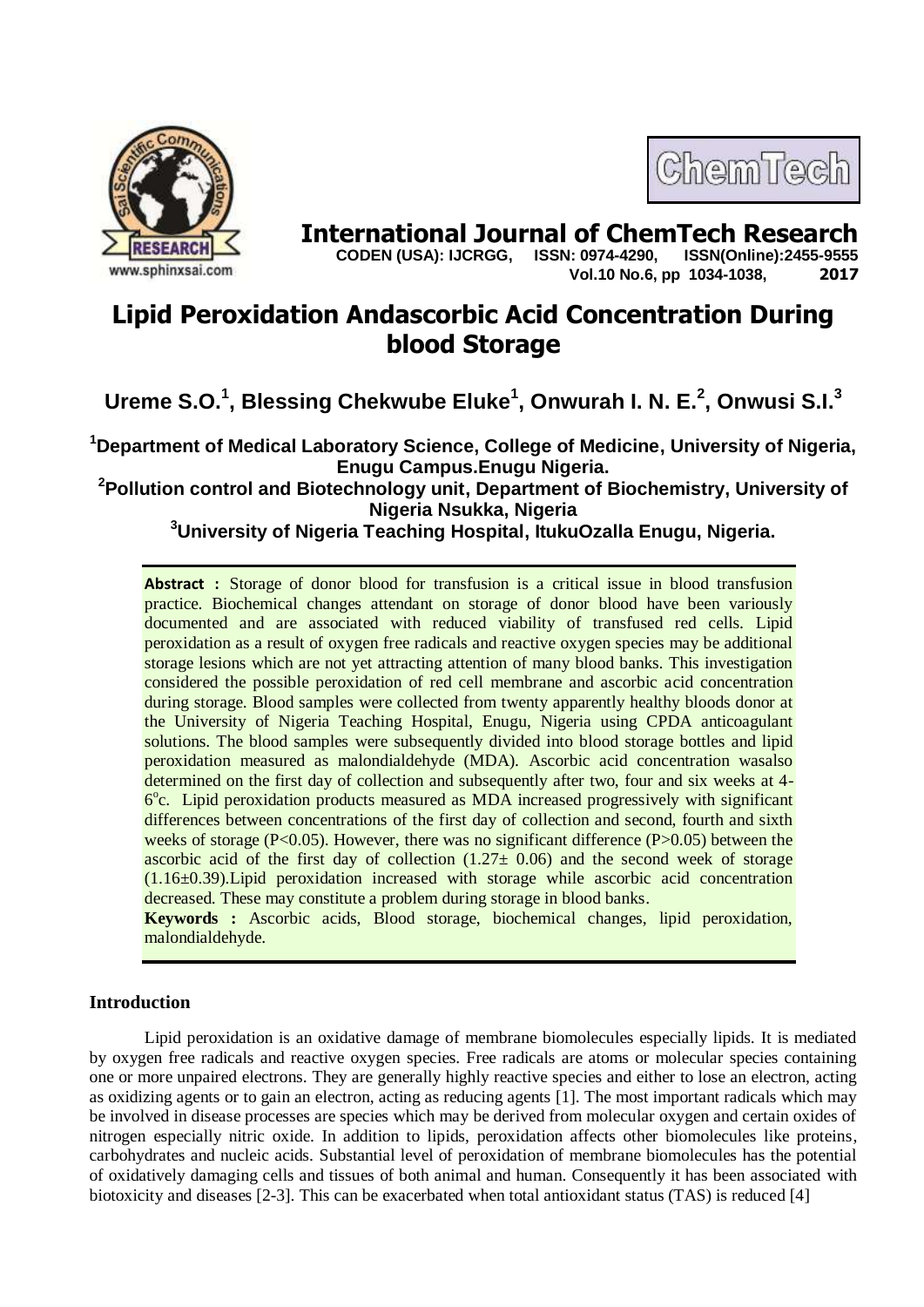#### **Blessing Chekwube Eluke et al** /International Journal of ChemTech Research**,** 2017,10(6): 1034-1038. 1035

Ascorbic acid (Vitamin C) is a water-soluble vitamin derived from dietary sources particularly fruits and vegetables. It functions as an antioxidant and is part of antioxidant system of biological tissue [5]. It also facilitates iron absorption [6] and immunologic responses [7].

Storage of donor blood for transfusion induces some biochemical changes in the erythrocytes, which are collectively referred to as lesions of storage [8]. These changes constitute burdens for blood transfusion because they affect the biochemical integrity of transfused erythrocytes. Some vital metabolites like 2,3diphosphoglycerate (DPG), adenosine triphosphate (ATP), lactic acid and lipid content of erythrocyte membranes are affected by some biochemical changes [9,10]. Anticoagulant solutions utilized in blood transfusion contain dextrose (two glucose units), which serves asa metabolic fuel for the erythrocytes. As storage progresses, glucose utilization through glycolysis continues to generate ATP which energizes the cation pump of the membrane and 2,3 DPG, an allosteric effectof haemoglobin function. it can therefore be inferred that storage reduces the functional viability of erythrocytes and this may become more severe as the expiry date approaches.

Blood transfusion is the parenteral infusion of whole blood products collected from an apparently healthy donor into a needy recipient. Storage of donor blood is critical in blood transfusion practice. The inclusion of dextrose has proved very useful in storage of whole blood because erythrocytes utilize it to generate chemical energy necessary for viability. However, it is likely that glucose metabolism may generate increased oxygen free radicals and reactive oxygen species. It has been reported that glucose is a potent source of these reactive species because it can auto-cyclize to produce reactive species[11]. Blood donors are not usually screened for total antioxidant status before blood collection. It is expected that storage will deplete antioxidant level of donor blood. At present determination of lipid peroxidation is not included in the cross matching procedures to determine "in vitro" suitability of donor blood for the would-be recipients. In view of the document biotoxic effects of oxygen free radicals/reactive species and possibility of its increased level during storage, it is necessary to determine the level of lipid peroxidation marker malondialdehyde (MDA) and ascorbic acid, a free radical antioxidant during storage of donor blood. This may furnish data about possible adverse effect of transfused blood which is not currently taken into account in compatibility testing.

## **Materials and Methods:**

#### **Study participants**

Study participants were blood donors recruited at the University of Nigeria Teaching Hospital (UNTH)Enugu from August 2015 to June 2016. All participants were blood donors that met all the blood donor criteria for donation as required by blood donation and Transfusion guidelines. **Ethical approval and consent to participate**

Consent was sought from all participants before inclusion into the study. The ethics committee and review board of University of Nigeria Teaching Hospital ItukuOzalla Enugu Nigeria.

#### **Sample Collection**

Twenty different blood samples were collected from participants into Citrate Phosphate Destrose Adenine (CPDA) anticoagulant. The samples were distributed equally into plastic storage bottles and stored in the blood bank of UNTH at  $4-6^{\circ}$ c. The determinations were performed on the first day of collection and second, fourth and sixth weeks of storage.

#### **Determination of MDA concentration**

The concentration of MDA was determined by the Thiobarbituric Acid Reading substances Method of Albro et al [12]

#### **Principle**

Malondiadeyde(MDA) reacts with thiobarbituric(TBC) acid to form a complexMDA-TAB2 that is measured at 532nm.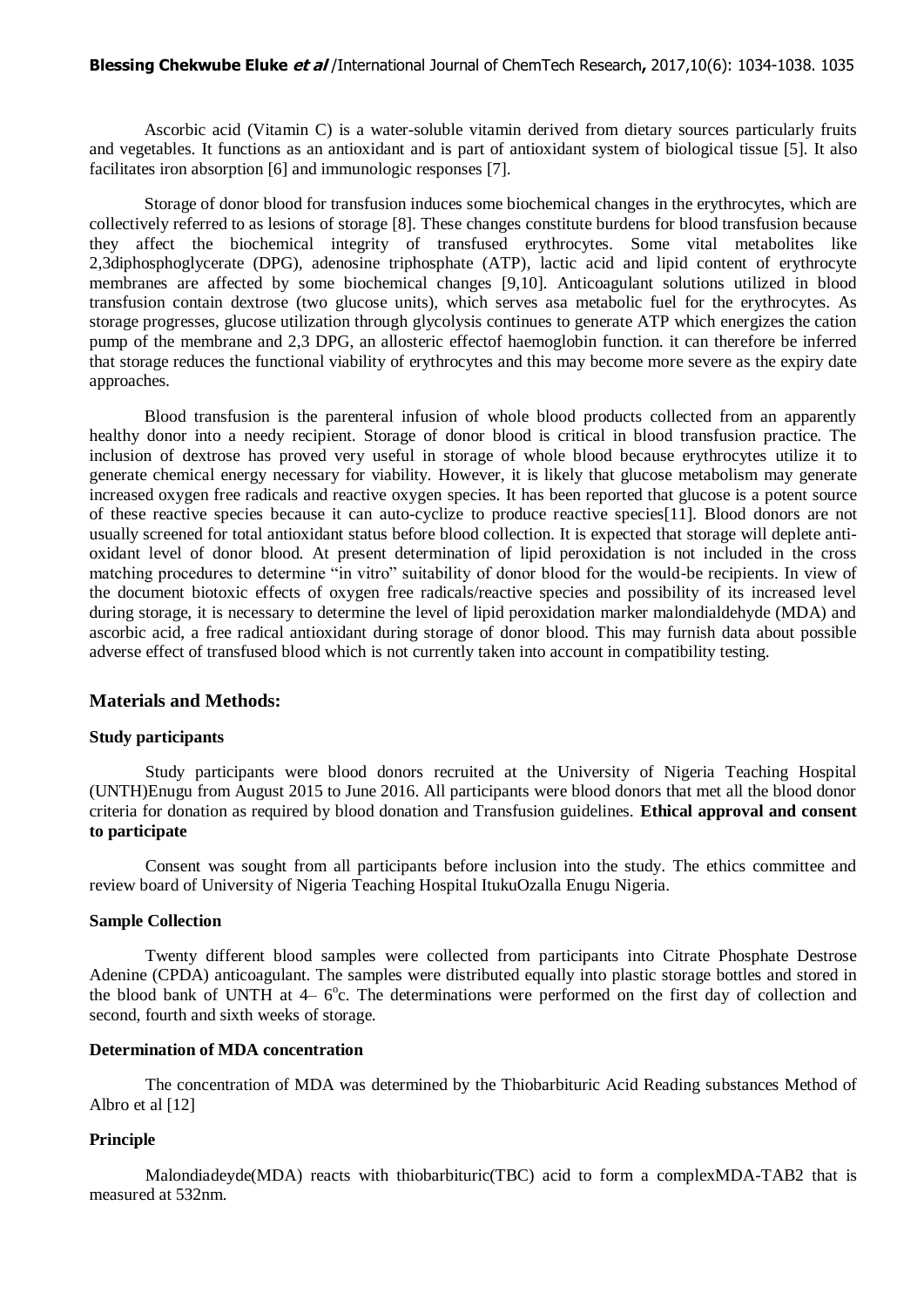#### **Determination of Ascorbic acid concentratiom**

Ascorbic acid concentration was determined by the method of Roe and Kenther [13].This uses coupling reaction of dehydroascorbic acid with 2,4dinitrophenylhydrazine for the determination of total ascorbic acid.

#### Principle:

Ascorbic acid is oxidized to its dehydrate form and then coupled to 2,4dinitrophenylhydrazine to produce a red color which can be measured photometrically.

In this method, *l*- ascorbic acid was oxidized to dehydroascorbic acid by the addition of Norrit to the filtrate. It was incubated for three hours at 37oC with 2,4dinitrophenylhydrazine and thiourea. Colour was developed by the addition of eighty-five percent of sulphuric acid and the mixture read photometrically against a blank.

#### **Statistical analysis**

Data was analyzed using statistical package for social sciences (IBM SPSS).Comparisons of the different storage groups was done with analysis of variance (AVOVA) with Duncan Multiple range test were applicable.

#### **Results**

The mean concentration of MDA showed a progressive increase as storage progressed. Statistical comparism of the MDA on the first day of collection with values obtained on second, fourth and sixth weeks showed significant differences  $(P< 0.05)$ . The highest concentration was obtained in the sample stored for six weeks while the lowest was on the first day of collection.

In the case of ascorbic acid, the result showed a steady decrease. There was no significant difference (P>0.05) between values obtained on the first day of collection and second week of storage. However, significant differences (P<0.05) were obtained when values of first day of collection was compared with result of fourth and sixth week of storage. The highest concentration was obtained in the first day of collection while the lowest was recorded on the sixth week of collection (table 1). Comparison based on blood groups showed no significant differences (P>0.05).

| Days of collection                | $MDA(\mu\text{g/ml})$ | <b>Ascorbic</b> |
|-----------------------------------|-----------------------|-----------------|
|                                   |                       | acid(mg/100ml)  |
| 1 <sup>st</sup> Day of Collection | 0.56                  | 1 27            |
| Two weeks of Storage              | $0.86 \pm 0.17$       | $1.16 \pm 0.39$ |
| Four weeks of Storage             | $1.81 \pm 0.29$       | $0.91 \pm 0.1$  |
| Six weeks of Storage              | $2.27 \pm 0.14$       | $0.76 \pm 0.13$ |

**Table 1: The mean values of MDA and Ascorbic acid concentration**

Values are represented as mean±standard deviation. MDA-malondialdehyde

### **Discussion**

Blood transfusion as a supportive and replacement therapy is very critical in medical and surgical management of disease. Biochemical changes during storage of donor blood have continuously constituted a hindrance in ensuring wholesome blood transfusion. Peroxidation of biological membranes by oxygen free radicals and reactive species has been implicated in pathogenesis and pathophysiology of some disease [14- 15]The goal of blood preservation is to provide viable and functional components for patients that need blood transfusion. The results obtained in this study suggest that peroxidation of erythrocyte membrane may be one of the lesions of storage, as well as one of the adverse effects of blood transfusion because significant peroxidation may interfere with survival of transfused red cells. The findings of this work is in agreement with that of Devi et al [16] who recorded increased MDA concentration in donor blood stored in (CPDA) plastic bags. The increased lipid peroxidation can lead to oxidative destruction of erythrocyte membrane. When such donor blood is transfused, it may be prematurely destroyed and this may be an additional metabolic burden for the recipient.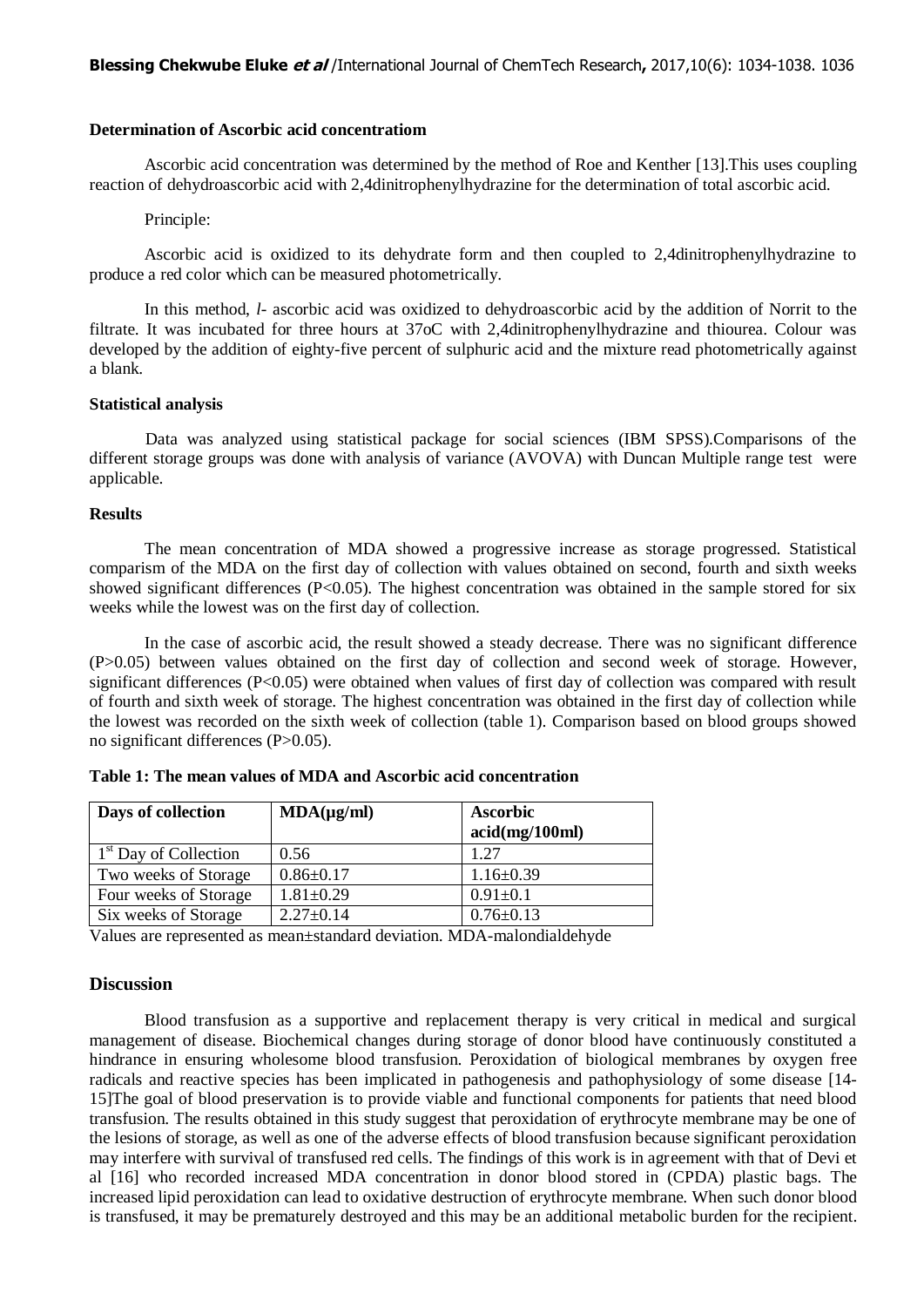#### **Blessing Chekwube Eluke et al** /International Journal of ChemTech Research**,** 2017,10(6): 1034-1038. 1037

The loss in functional integrity of red cells has been correlated with lesion of storage. These changes include a decrease in pH, a build-up of lactic acid, a decrease in both glucose concentration and ATP levels, and loss of red cell function expressed as a shift to the left of the haemoglobin-oxygen dissociation curve or an increase in haemoglobin-oxygen affinity.

The anticoagulant solution utilized in this study contains dextrose, which consists of two units of glucose. It is possible that progressive peroxidation obtained in this study may have been influenced by glucose; oxygen free radicals generated by glucose metabolism have been reported to induce peroxidation of cultured human kidney proximal tubules cells [17]. It has been reported that increased oxygen free radical contributes to oxidant injury and other complications of diabetes mellitus [18]. In a study of the effect of glucose as exogenous substrates on free radical defense mechanism of isolated heart of rats during ischaemic reperfusion, decreases in activity of glutathione reductase, superoxide dismutase (S0D) and catalase were reported [19]. In particularly, the role of S0D in the defense of bacteria exposed to toxicants that generate reactive oxygen species (ROS) has been evaluated[20]. It has been stated that superoxide radical is an important factor in highdietary carbohydrate lesion [21]. Metabolic utilization of glucose involves redox reactions and bioneroetic election transfer and these predispose it to generate reactive species.

The ascorbic acid concentration declined progressively throughout the period of the study. Although as a dietary substance, it is expected to decline during storage, the pattern suggested that after the second week, the concentration may not be consistent with its antioxidant function. It is also possible for the reduction to be due to increased activity of oxygen free radicals. The quality of the antioxidant is essential to counteract the deleterious effect of reactive species [22]. If blood with low antioxidant status is transfused, it may not be sufficiently beneficial to the recipient. Increased lipid peroxidation of stored donor blood has been suggested [23]. In contemporary management of cardiac surgery patients, production of oxygen-free radicals is utilized as a biocompatibility marker [24]. Although other antioxidants like Vitamin E, Carotene and antioxidant enzymes such as SOD, catalase and peroxidase were not investigated, ascorbic acid is still a quality factor in total antioxidant status while malondialdehyde is a marker of oxidative damage [25].

Considering the role of blood transfusion during surgery and other disease condition and the biochemical changes attendant on storage of donor blood, it is necessary to focus more attention on the issue of depletion in antioxidant and lipid peroxidation level. Currently, determination of lipid peroxidation and total antioxidant status are not included in compatibility tests. In view of the result of this study, it appears that lipid peroxidation may be an additional adverse effect in blood storage and transfusion.

# **References**

- 1. Gjllham B, Papachristodovlov D.K., Thomas J.H., Free radicals in health and disease. In Wills Biochemical Basis of Medicine Butterworth Heinemann England, 1997, 343-354.
- 2. Dean R.T., Giesea S., Davies M.J., Reactive species and their accumulation in radical damaged proteins. Trends in Biomedical Science., 1993, 18,437-264.
- 3. Carrell R.W., Winterbourne C.C., Rachmilewitz E.A., Activated Oxygen and haemolysis. Br J Haematol., 1975,30,259-264
- 4. Lantos J, Roth E,Czopf L, Memes J, Gal I. Monitoring of Plasma total antioxidant status in different diseases. ActaChirHung.,1997, 36 (1-4), 188-189.
- 5. Iheanacho E.N., Hunt N.H., Stocker R.,Vit. C. redox reactions in blood of normal and malaria-infected mice studied with isoascorbate as a non isotopic marker,Free Radical Biology and Med., 1995,18(3), 543-552.
- 6. Pippard M.J., Hoffbrand A.V., Iron In Post Graduate Haematology 4<sup>th</sup> Edition EdsHoffbrand AV Lewis S.M. Tuddenham E.G.D. Butterworth Heinemann 1999, 26-27.
- 7. Leibovitz B, Siegel B.V., Ascorbic acid the Immune response. AdvExp Med Biol.,1981, 135, 1-25.
- 8. Haradin A.R., Weed R.J., Reed C.F Changes in physical properties of erythrocytes,. Relationship to Survival in Vivo,Transfusion,1969, 19, 229-237.
- 9. Beutler E, Meul A, Wood LA. Depletion and regeneration of 2,3diphosphoglyceric acid in stored red blood cells,Transfusion, 1969, 109-114.
- 10. Wallas CH. Sodium and potassium changes in blood bank stored human erythrocytes,Transfusion, 1970, 19, 210-215.